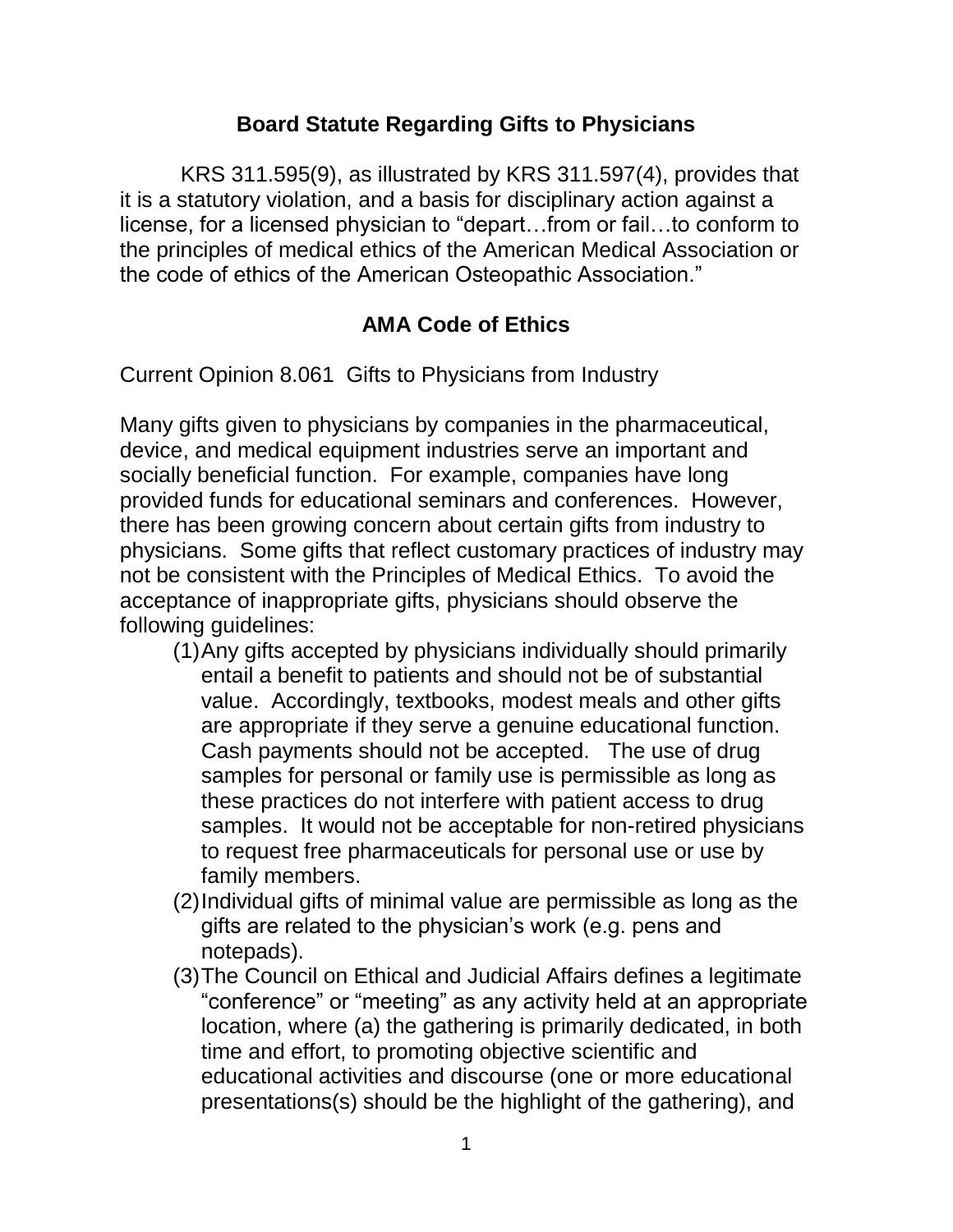(b) the main incentive for bringing attendees together is to further their knowledge on the topic(s) being presented. An appropriate disclosure of financial support or conflict of interest should be made.

- (4)Subsidies to underwrite the cost of continuing medical education conferences or professional meetings can contribute to the improvement of patient care and, therefore, are permissible. Since the giving of a subsidy directly to a physician by a company's representative may create a relationship that could influence the use of the company's products, any subsidy should be accepted by the conference's sponsor who, in turn, can use the money to reduce the conference's registration fee. Payments to defray the costs of a conference should not be accepted directly from the company by the physicians attending the conference.
- (5)Subsidies from industry should not be accepted directly or indirectly to pay for the costs of travel, lodging, or other personal expenses of physicians attending conferences or meetings, nor should subsidies be accepted to compensate for the physicians' time. Subsidies for hospitality should not be accepted outside of modest meals or social events held as a part of a conference or meeting. It is appropriate for faculty at conferences or meetings to accept reasonable honoraria and to accept reimbursement for reasonable travel, lodging and meal expenses. It is also appropriate for consultants who provide genuine services to receive reasonable compensation and to accept reimbursement for reasonable travel, lodging and meal expenses. Token consulting or advisory arrangements cannot be used to justify the compensation of physicians for their time or their travel, lodging and other outof-pocket expenses.
- (6)Scholarship or other special funds to permit medical students, residents and fellows to attend carefully selected educational conferences may be permissible as long as the selection of students, residents or fellows who will receive the funds is made by the academic or training institution. Carefully selected educational conferences are generally defined as the major educational, scientific or policy-making meetings of national, regional or specialty medical associations.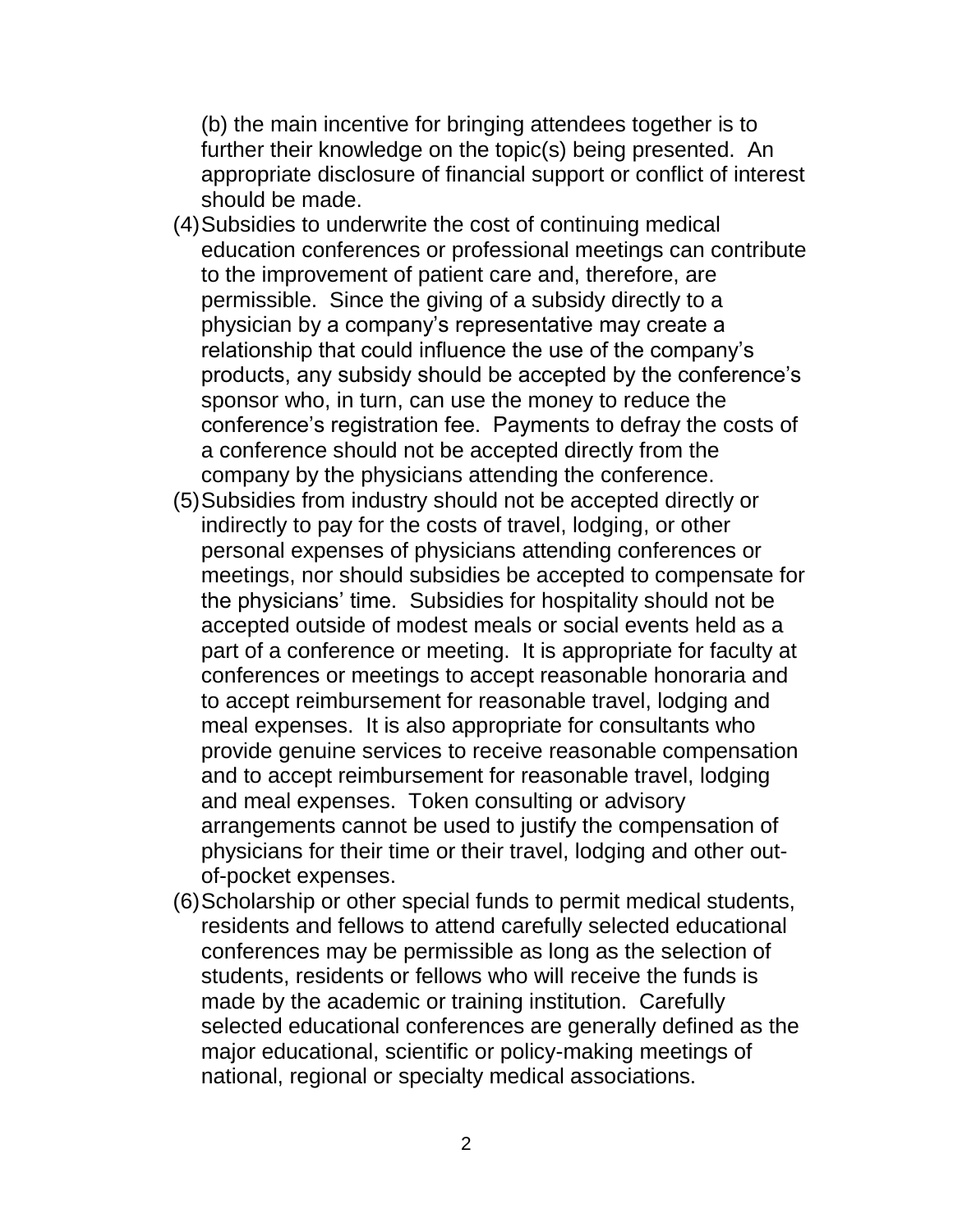(7)No gifts should be accepted if there are strings attached. For example, physicians should not accept gifts if they are given in relation to the physician's prescribing practices. In addition, when companies underwrite medical conferences or lectures other than their own, responsibility for and control over the selection of content, faculty, educational methods and materials should belong to the organizers of the conferences or lectures. (Issued June 1992, updated June 1996 and June 1998)

An addendum of questions and answers that adds clarity to this Current Opinion can be found at [www.ama-assn.org.](http://www.ama-assn.org/)

## **AOA Code of Ethics**

**Section 17.** From time to time, industry may provide some AOA members with gifts as an inducement to use their products or services. Members who use these products and services as a result of these gifts, rather than simply for the betterment of their patients and the improvement of the care rendered in their practices, shall be considered to have acted in an unethical manner. (Approved July 2003)

## **Board Opinion Regarding Gifts to Physicians**

#### **Legal Authority**

The following is a Board opinion issued pursuant to the Board's statute, KRS 311.602, to further assist licensees in determining what actions would constitute unacceptable conduct under the provisions of KRS 311.595. The Board has decided to publish this opinion because it addresses issues of significant public and medical interest. Unlike the statute quoted above, this opinion is not a statute or administrative regulation, and does not have the force of law. The Board has determined that the following principles supplement the considerations outlined in the Code of Ethics published by each professional association.

## **Opinion**

Patients should be confident that they are receiving their physician's best care, uninfluenced by the interest of third parties. They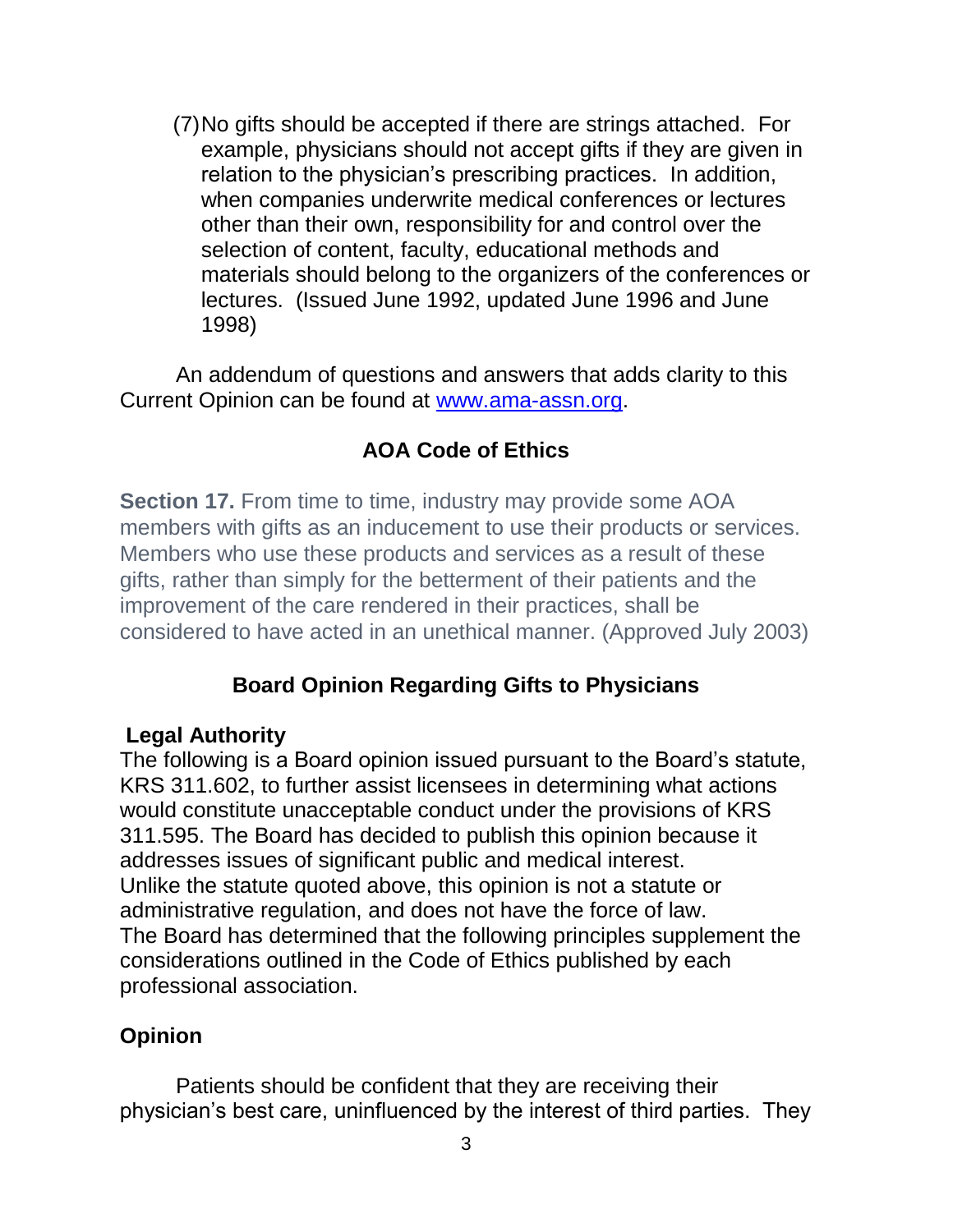trust that personal or financial benefits will not influence the medical decisions regarding the care they receive. Traditionally, many gifts given to physicians by industry serve an important and socially beneficial function. For example, industry has long provided funds for educational seminars and conferences. In the last several years, however, many troubling practices have been occurring. Industry money and influence has permeated virtually all levels of physician CME in the form of complimentary meals and entertainment, consultation fees, "shop and dash" functions and pseudo-CME courses. The "gifts" give rise to some notion of reciprocity, which would likely undermine trust and weaken the patient-physician relationship.

Congress developed an interest in these activities and began to investigate them in the early 1990's. The Justice Department, along with other investigative agencies, has again recently expressed concern about the relationship between industry representatives and physicians. In the hope of averting government intervention, the American Medical Association and American Osteopathic Association developed ethical opinions to address these issues. The Assocation's codes of ethics are based on the following principles:

- **Gifts should be a benefit to patients.**
- **Gifts should be of educational value.**
- **Gifts should be related to the physician's work.**
- **Gifts need to be of modest value and not cash payments or equivalent payment.**
- **There should be no strings attached. (Physicians should not require a thing of value from the representative).**
- **The educational value of the activity must be the primary consideration in the physician's decision to attend.**

It would be unrealistic to propose that all meals, entertainment or CME funding provided by pharmaceutical companies are unethical. The practice should be judged by degree. The concern is the pursuit of these practices to excess. **When the influence created by the meal, the entertainment or any other activity, in and of itself, has the potential to alter the physician's prescribing patterns rather than the efficacy of the particular product being touted, it should be considered inappropriate.** It may also be considered illegal since federal law prohibits a physician from giving or receiving "anything of value" in exchange for a "referral".